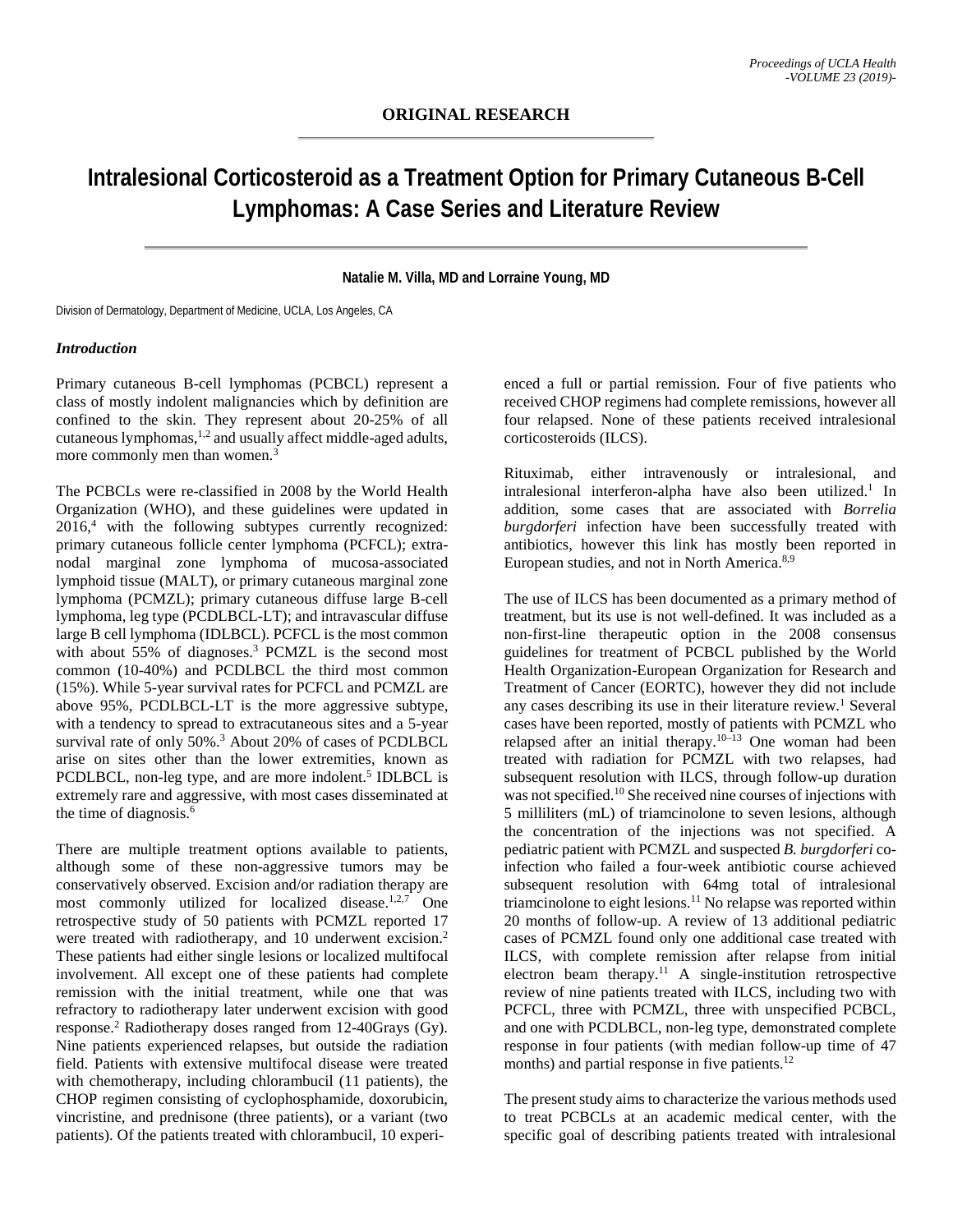corticosteroids, particularly for conditions other than PCMZL, which has not been widely reported in the literature.

## *Methods*

We performed a retrospective analysis of patients aged 18 or older who had a diagnosis of extranodal marginal zone lymphoma, extranodal mantle cell lymphoma, extranodal follicular lymphoma, or extranodal diffuse large B cell lymphoma as well as documented administration of intralesional triamcinolone at the University of California Los Angeles (UCLA) Health center as of 2016. Data was extracted from the UCReX database. Patient charts were then manually reviewed to assess for proper inclusion of patients and determine their clinical course. Patients were manually excluded if they did not have a diagnosis of primary cutaneous lymphoma, including nodal lymphomas, extranodal mucosal-associated lymphoid tissue (MALT) lymphomas in sites other than the skin, soft tissue lymphomas including bone; and cases where the primary diagnosis was not clear. Patients with a primary cutaneous lymphoma that had not been treated with intralesional triamcinolone were not included in the primary sample, but those cases were still reviewed to assess their treatment course. The study was approved by the UCLA Institutional Review Board # 16-001446-CR00002.

### *Results*

The study sample consisted of 220 patients who met the inclusion criteria. After manual review of patient charts, eight patients with primary cutaneous B-cell lymphomas were included in the study. Several other patients were identified with other types of cutaneous lymphomas, whose cases were also analyzed.

Of the eight patients included, five had a diagnosis of primary cutaneous marginal zone lymphoma (PCMZL); two had a diagnosis of primary cutaneous diffuse large B cell lymphoma (PCDLBCL), subtype not specified; and one had a diagnosis of primary cutaneous follicle center lymphoma (PCFCL).

Of the five patients with PCMZL, three were treated with intralesional triamcinolone injections with resolution of their lesions reported. One patient with lesions on the bilateral forearms had received a combination of intralesional triamcinolone, oral and topical corticosteroids, and doxycycline approximately ten years prior to presenting to our clinic. At UCLA he was treated with four rounds of injection with intralesional triamcinolone at a dose of 10 milligrams per milliliter (mg/mL) for a total of 14.5 milligrams (mg) injected. Complete resolution was noted two months after the last injection. Another patient had a lesion on the right upper back, which resolved after three rounds of injection with intralesional triamcinolone at a dose of 40mg/mL for a total of 48mg injected. The final patient had a lesion on the right thigh which responded to one injection of intralesional triamcinolone at a dose of 10mg/mL for a total of 5mg with subsequent application of topical triamcinolone 0.1% cream. These three patients

received an average of 22.5mg of triamcinolone over an average of 2.7 visits. No side effects were reported. The remaining two patients with PCMZL were both treated with radiation at a total dose of 30Gy with subsequent resolution.

Patients with other subtypes of PCBCL were also identified in the manual chart review, however none received intralesional corticosteroid treatment. The patient with PCFCL was treated with excision on the scalp with subsequent resolution. The two patients with PCDLBCL both received radiation; one with subsequent resolution after 30Gy, but the other developed satellite lesions with extension into bone only five weeks into the course of radiation so was then treated with chemotherapy with subsequent resolution.

# *Discussion*

In our study, PCMZL was most commonly treated with intralesional triamcinolone, with three of five patients receiving this treatment. All three received ILCS as their only treatment. Two other patients with PCMZL were treated with radiation therapy. Patients with other subtypes of PCBCL were also identified, including PCFCL and PCDLBCL, unspecified type, however they did not receive any intralesional steroid injections. Our experience aligns with previous reports. Indolent types of PCBCL, specifically PCMZL, which have a localized presentation may be well-suited to skin-directed therapy with intralesional triamcinolone. Especially given the high degree of relapse reported in patients treated with radiation, intralesional triamcinolone represents an effective, non-surgical alternative with few side effects. However, it may not be appropriate for patients with multifocal or widespread disease.

This study is limited by a small sample size. Further, the large proportion of cases that were excluded after manual chart review indicates that the search terms for initial patient abstraction from the database were either too broad or not representative of our desired sample. It suggests that our sample may not have captured additional patients with these conditions that could have met inclusion criteria. Follow up was limited to information available in the chart as this was a retrospective study. A prospective study would be better suited to track outcomes including rates of remission and recurrence.

#### *Conclusion*

Intralesional triamcinolone represents a viable treatment option for primary cutaneous lymphomas which are localized to the skin, and should be considered in patients for whom radiation or excision are less-desirable alternatives.

# **REFERENCES**

1. **Senff NJ, Noordijk EM, Kim YH, Bagot M, Berti E, Cerroni L, Dummer R, Duvic M, Hoppe RT, Pimpinelli N, Rosen ST, Vermeer MH, Whittaker S, Willemze R; European Organization for Research and Treatment of**